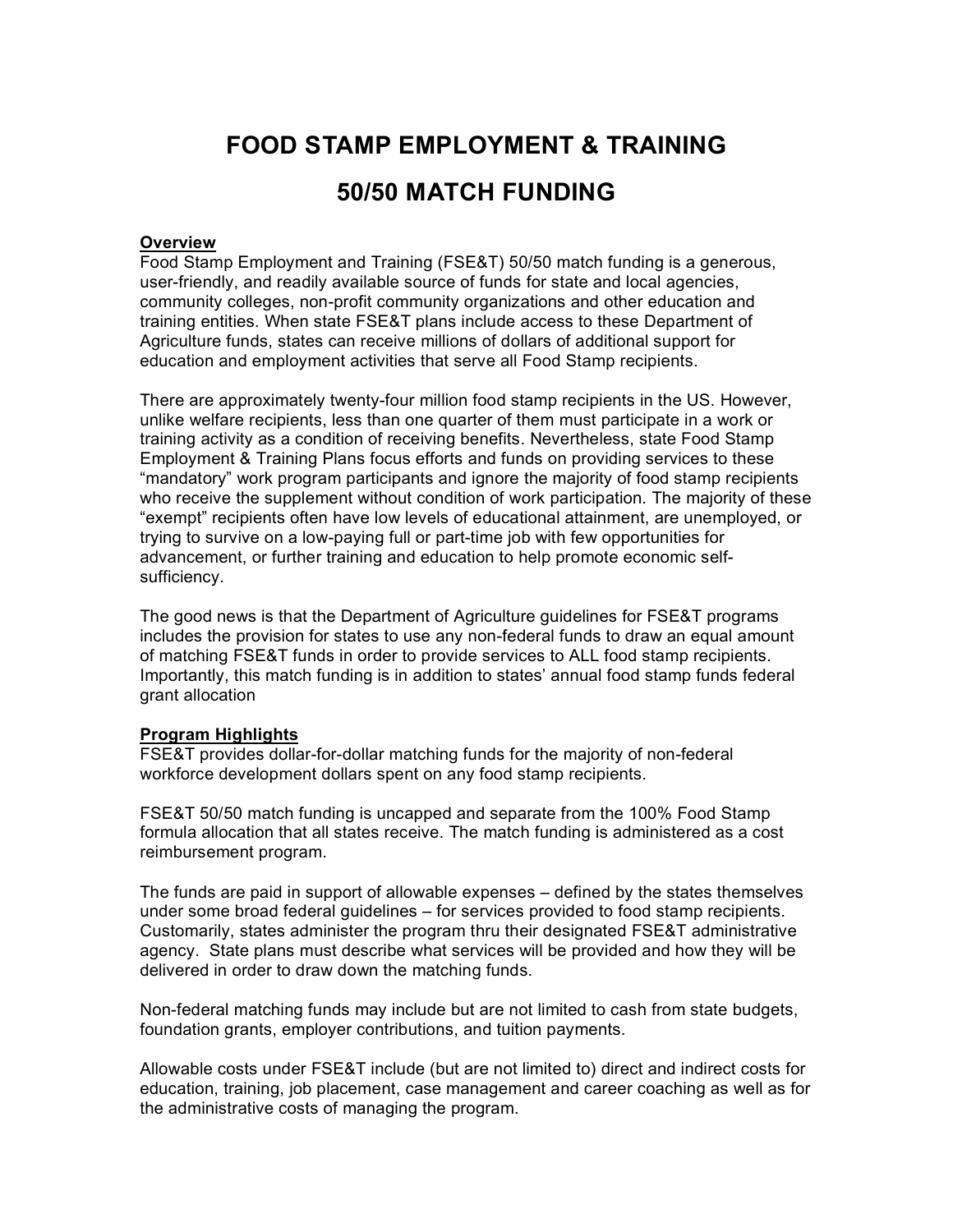States that include FSE&T programs in their plans do not forfeit their ability to use waivers and exemptions for ABAWDs, or other populations.

States do not need to significantly increase their FTE. Like many other education, employment and training services, they may devolve much of the administrative and reporting responsibilities to the service providers. Customarily, the states retain an oversight function.

States that choose to "test" the efficacy of the 50/50 match funding provision may structure their service delivery and exercise their waivers and exemptions in such a way to create a program "pilot".

In the past, most states did not avail themselves fully of the 50/50 match funding in order to offer services to non-mandatory work registrants. Often it was because they had large TANF surpluses and did not "need" additional funds for workforce development services, or they took a minimalist view of service delivery providing it only to those people who they had to serve. More recently however, states are seeking ways to adjust to budget gaps caused by cutbacks in workforce development funding by reducing services; overlooking the fact that the FSE&T funds are an uncapped source of revenue that can offset some of these reductions. In addition, FSE&T funds can be used in place of TANF funding, thus freeing the TANF funds to be used in other ways. Furthermore, FSE&T funds can be used to provide childcare services at the same rate of reimbursement as the Childcare Block Grant.

#### **Implementing FSE&T 50/50 Match Funding programs**

The critical first step is to achieve acceptance and agreement at the appropriate levels of state and local government. Seek consensus for the underlying strategy to maximize the use of FSE&T 50/50 match funding to support education, training and employment services for low income adults. A practical next step is to design a pilot project, and assign implementation responsibilities.

For state and local government a pilot program serves as the context to;

- review the state's plan for compatibility, flexibility and expansion;
- identify any new procurement and administrative challenges, costs, and policy issues that might constrain implementation and expansion later;
- devise solutions for overcoming these constraints.

For client services a pilot program design should include;

- a manageable number of service providers that have the fiscal, administrative, and programmatic capacity to deliver services in compliance with an FSE&T program;
- a process to identify and confirm their "matchable" funds;
- a service model that meets the current and anticipated needs of the clients and the expected outcomes of the administering agency.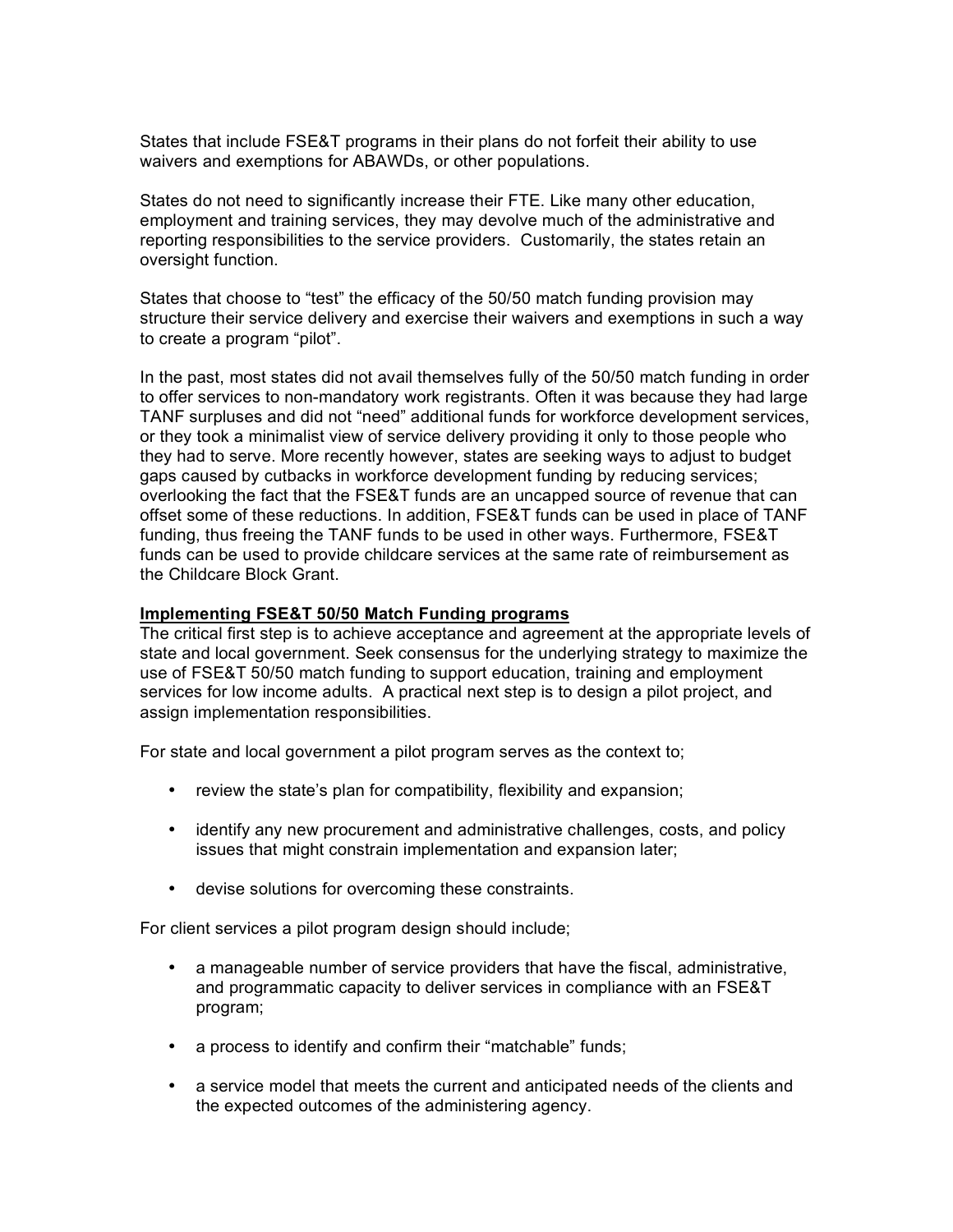# **Examples of Allowable Services and Supports**

The Food Stamp Employment and Training (FS E&T) program allows non-TANF Basic Food recipients to participate in specific employment and training programs and to access child care in support of their participation. Childcare is provided while parents are in approved activities only.

## **Services:**

Recipients can participate in the following activities:

- **Job Search** This activity can be stand alone or combined with education, training or employment.
- **English as a Second Language** This activity can be stand alone or combined with education, training or employment
- **Adult Basic Education** This activity can be stand alone or combined with education, training or employment.
- **GED** This activity can be stand alone or combined with education, training or employment.
- **Vocational Training** Includes occupational assessment, remedial and entry level job skills training, customized and institutional skill training, and upgrade training.
- **Work Experience** Work in a public or private non-profit entity in order to gain skills necessary to enhance their chances for employability or required for job placement.
- **Unsubsidized Employment** Can be combined with education or training activities.

## **Supports:**

Transportation costs are paid by the Food Stamp Employment & Training program.

Transportation support services which are reasonably needed to participate in the program. These support services can be issued by the provider directly to the participant and are 50% reimbursable up to the prescribed limits for each category. Transportation assistance may include: transit tickets, passes; and fuel for participantowned vehicles

Transportation support services are approved for training, job search or other approved non -employment FS E&T activity. This support service may be issued as long as it is reasonably needed by the participant to meet the requirements of an approved Food Stamp Employment & Training program.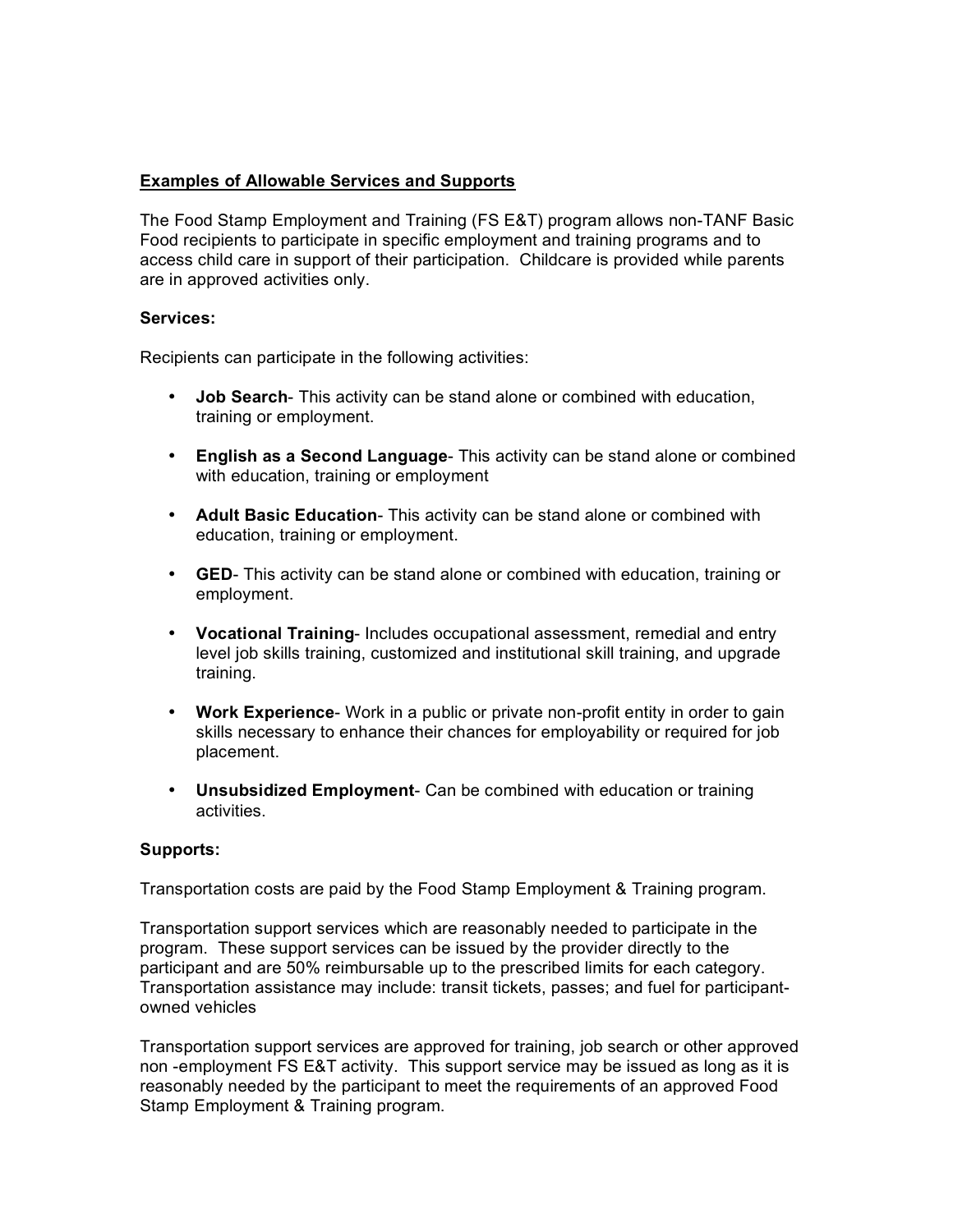General clothing assistance costs are paid by the Food Stamp Employment & Training program.

General clothing support services which are reasonably needed to participate in the program. These support services can be issued by the provider directly to the participant and are reimbursable up to the prescribed limits for each category.

Clothing may be purchased by participants or provided to participants by providers. General clothing support services are intended for use when appropriate interview clothing or attire is needed to participate in an approved FS E&T activity.

Providers may provide the clothing directly to the participant and submit the cost for reimbursement in their billing. Contractors must provide verification of the cost and reasonable need for the clothing.

Housing assistance may include awards for rental assistance when housing stability is reasonable and directly related to helping FS E&T participants prepare for selfsufficiency through training or other approved FS E&T activity.

Housing assistance may also cover awards to prevent the shut off of essential utilities such as electricity, water and heating/ cooling. *\*FNS recommends that shut off awards should not be an on-going assistance but be* 

*limited to a one time or two time maximum per program year. \** Participants may receive assistance with limited personal hygiene products and services

(including hair cuts) necessary to meet an employer's appearance standards to secure employment.

Participants may receive assistance with the cost of eye examinations, vision correction and purchase of eyeglasses. Costs associated with emergency dental work and treatment is also allowed

**\***Participants may receive assistance with the cost of testing and/or securing permits needed for training or to support job search activities. If an individual needs such items in order to start employment it is essential they receive them during training since *these same costs are disallowed when they are related to starting or retaining employment.*

**\***Participants may receive assistance with tools, uniforms, protective clothing required for training. If an individual needs such items in order to start employment it is essential they receive them during training since t*hese same costs are disallowed when they are related to starting or retaining employment.*

*\* Example: A participant is training to become a carpenter. The employer requires the new hires have their own tools (and/or a drivers license). The participant must receive the tools (and/or license) as part of their training and be able to keep them. These would qualify as allowable costs. On the other hand, if the participant completed the training and subsequently was offered a job but needed to have their own tools and did not, and the program provided a set, the cost of the set of tools would not be reimbursable.*